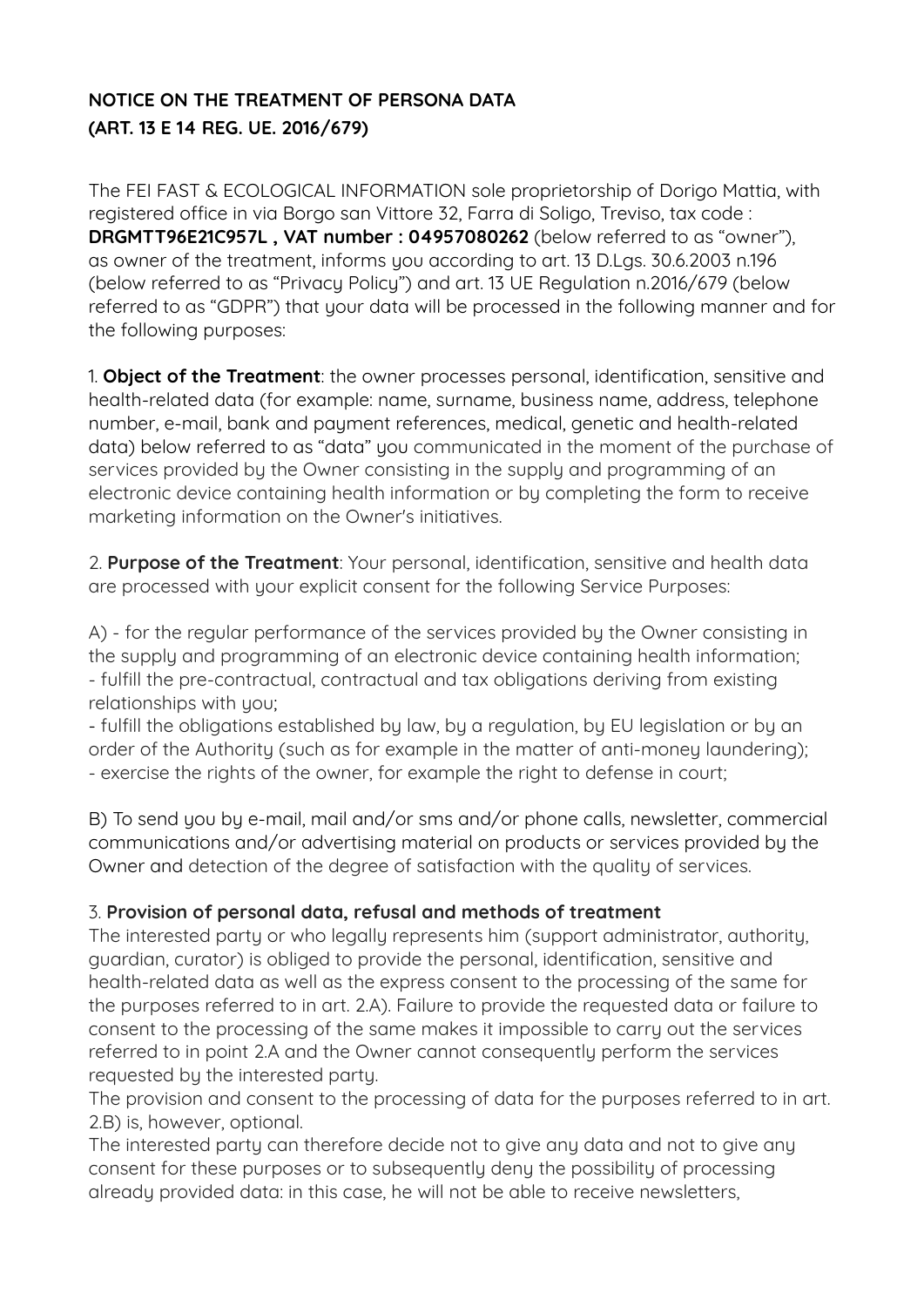commercial communications and advertising material relating to the Services ofered by the Holder.

The processing of your personal data is carried out by means of the operations indicated in art. 4 Privacy Code and art. 4 no. 2) GDPR and precisely: collection, registration, organization, storage, consultation, processing, modification, selection, extraction, comparison, use, interconnection, blocking, communication, cancellation and destruction of data.

Your personal data are subjected to both paper, telematic, electronic and / or automated processing. The treatment is carried out by the Owner and by those specifically authorized by the Owner.

5. **Data Access**: Your data may be made accessible for the purposes referred to in art. 2.A) and 2.B) to: employees and collaborators of the Owner, to third-party companies or other subjects (by way of example, commercial partners, credit institutions, credit recovery companies, professional firms, consultants, companies operating in the sector of transport, subcontractors, subjects specifically appointed and / or authorized by the Owner that provide the same data processing services, consultancy, as well as to subjects and / or companies that carry out in any case instrumental, complementary and functional activities to those of the Ownern execution of activities related to the existing contractual relationship, in their capacity as external data processors , and also to all subjects to whom the communication is due due to legal obligations).

6. **Data Communication** Without the need for express consent (pursuant to art.24 lett. A), b), d) Privacy Code and art. 6 lett. b) and c) GDPR), the Data Controller may communicate your data for the purposes referred to in art. 2.A) to Supervisory Bodies, Judicial Authorities, as well as to those subjects to whom communication is mandatory by law for the accomplishment of said purposes. These subjects will process the data in their capacity as independent owners. Your data will not be further disclosed.

6. **Data transfer**: Personal data are stored on servers external to the company. In any case, it is understood that the Data Controller, if necessary, will have the right to move the servers and data within the European Union countries or to an international organization for the purposes referred to in point 2.

7. Data retention: the data are kept for a period of ten years from the conclusion of the contract.

8. **Rights of the person concerned**: In your capacity as a person concerned, you have the rights referred to in art. 7 Privacy Code and art. 15 GDPR and precisely the rights to:

1. obtain confirmation of the existence or not of personal data concerning you, even if not yet registered, and their communication in an intelligible form;

2. obtain indication: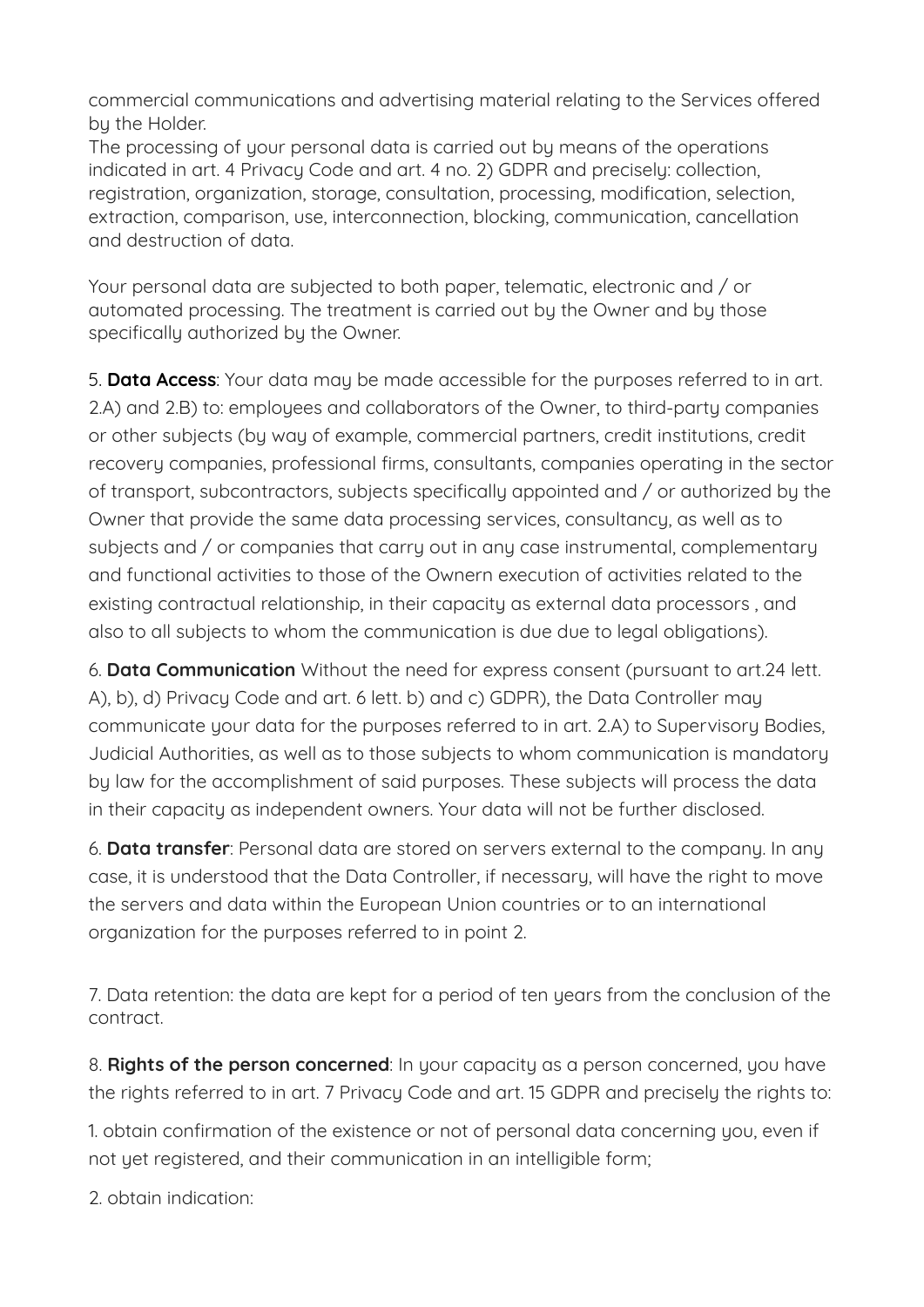a) of the origin of the personal data;

b) the purposes and methods of treatment;

c) the logic applied in case of treatment carried out with the aid of electronic devices; d) the identity of the owner, manager and the representative appointed pursuant to art. 5, paragraph 2 of the Privacy Code and art. 3, paragraph 1, GDPR; e) the subjects or categories of subjects to whom the personal data may be communicated or who can learn about them as appointed representative in the State, managers or agents; 3. obtain:

a) updating, correction or, when interested, integration of data;

b) the cancellation, transformation into anonymous form or blocking of data processed in violation of the law, including those whose retention is unnecessary for the purposes for which the data were collected or subsequently processed;

c) the attestation that the operations referred to in letters a) and b) have been brought to the attention, also as regards their content, of those to whom the data have been communicated or disseminated, except in the case in which this fulfillment occurs proves impossible or involves a use of means manifestly disproportionate to the protected right;

4. object, in whole or in part:

a) for legitimate reasons, to the processing of your personal data, even if pertinent to the purpose of the collection;

b) to the processing of personal data concerning you for the purpose of sending advertising materials or direct selling or for carrying out market research or commercial communication, through the use of automated call systems without the intervention of an operator by e-mail and / or through traditional marketing methods by telephone and / or paper mail.

It should be noted that the right of opposition of the interested party set out in point b) above for direct marketing purposes through automated methods extends to traditional ones and that in any case the possibility remains for the interested party to exercise the right of opposition also only partially.

Therefore, the interested party can decide to receive only communications using traditional methods or only automated communications or neither of the two types of communication. Where applicable, it also has the rights referred to in articles 16-21 GDPR (Right of rectification, right to be forgotten, right of limitation of treatment, right to data portability, right of opposition), as well as the right of complaint to the Guarantor Authority.

## 9. **Means to exercise your rights**

You can exercise your rights at any time by sending:

• a registered letter with return receipt to: Borgo San Vittore 32, Farra di Soligo, Treviso

• an e-mail to the address: [mattiadorigo@feionline.it](mailto:mattiadorigo@feionline.it)

### 10. **Owner, manager and agents**

The Owner is DATA OWNER. The updated list of data processors and appointees is kept at the headquarters of the Owner

## 11. **Changes to this Notice**